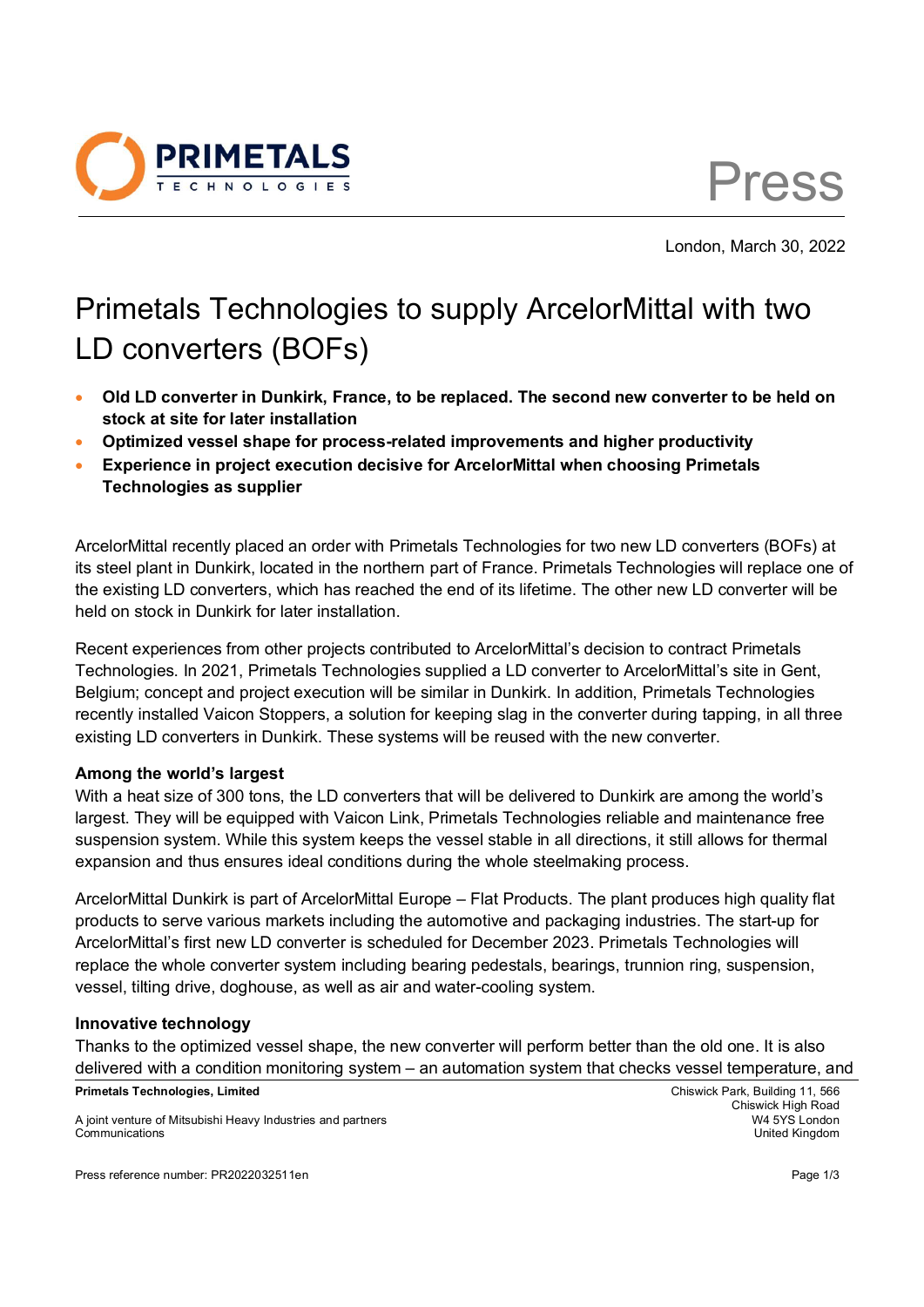the condition of the bearings, and contributes to making sure that the operation runs as smoothly as possible.



Primetals Technologies will supply ArcelorMittal with two new LD converters (BOFs), here pictured with the tilting drive.



A joint venture of Mitsubishi Heavy Industries and partners<br>Communications

Press reference number: PR2022032511en Page 2/3

**Primetals Technologies, Limited** Chiswick Park, Building 11, 566 Chiswick High Road<br>W4 5YS London United Kingdom